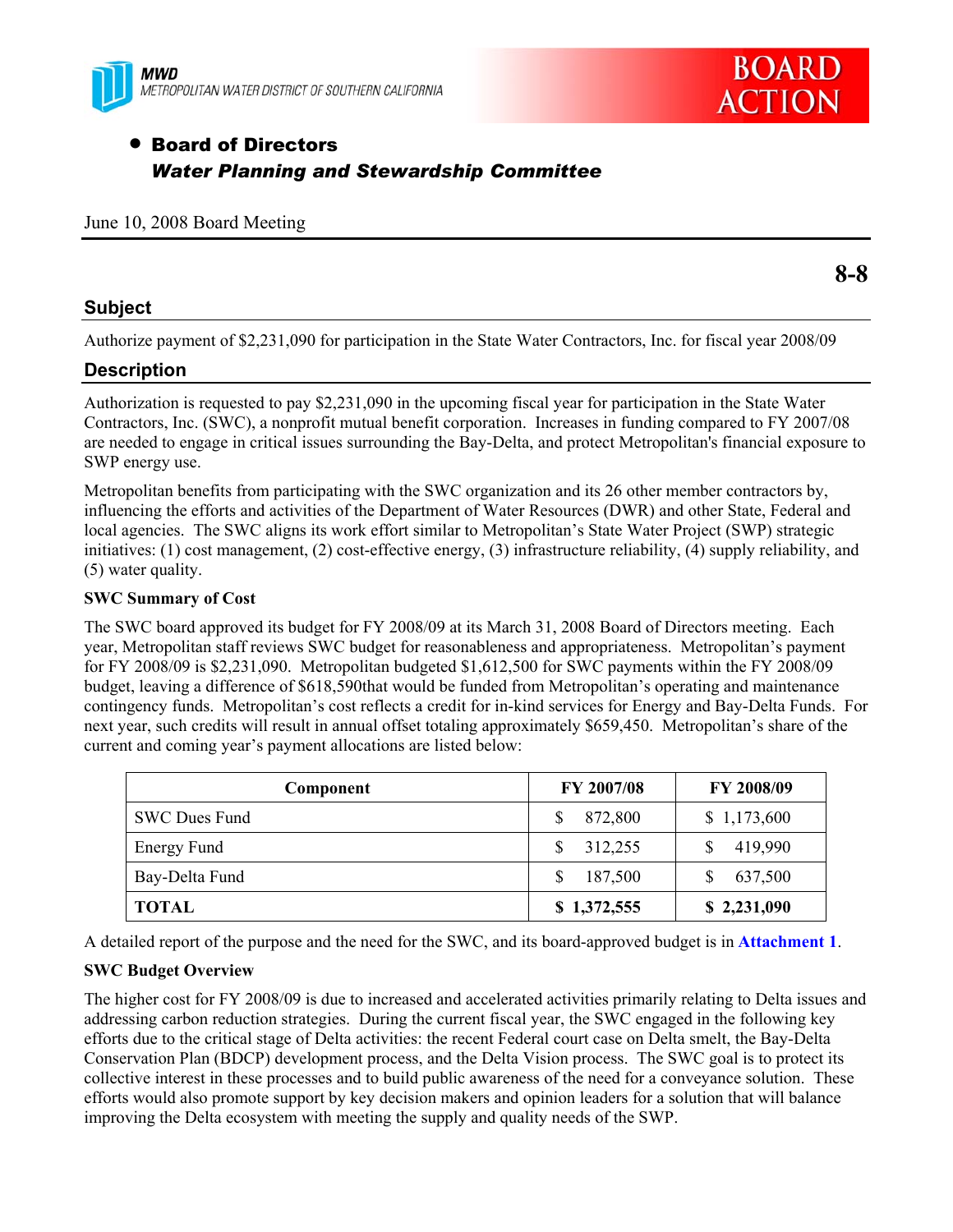### Dues Fund

Metropolitan's Dues Fund payment for the upcoming year is \$1,173,600. The fund is allocated among the contractors based on the maximum Table A contract amount and prior year's actual delivery. Metropolitan's upcoming year Dues Fund allocation is 48.9 percent of total collections. The \$300,800 increase is attributable to increased public outreach on the importance of the SWP. The outreach effort is aimed at building public support for immediate commencement of environmental documents and other related planning steps for the Bay-Delta Conservation Plan including Delta conveyance facilities and ecosystem improvements. The approach will use public education to reach news media, opinion leaders and the general public to develop support for a comprehensive solution in the Delta.

### Energy Fund

Metropolitan's Energy Fund payment for the upcoming year is \$419,990. The fund is allocated among the contractors based on a formula using estimated power use required for maximum Table A and the prior year's actual power use. Metropolitan's upcoming year Energy Fund allocation is 71.25 percent. This 2007/08 Energy Fund payment of \$312,255 was less than normal, primarily because the budget relied on unspent money from the prior year. In addition, expanded work activities have resulted in an increase in the upcoming budget. The activities include support to review DWR's \$20 million gas hedging program, participation in legislative and regulatory processes regarding new regulations and greenhouse gas and renewable energy resources, helping to protect the SWP's financial exposure to \$70 million of groundwater cleanup responsibilities at the Reid-Gardner power plant and assisting DWR in creating a strategic plan for future energy acquisitions and sales. Metropolitan would receive about a \$50,000 refund for its in kind work in energy management.

### Bay-Delta Fund

The Bay-Delta Fund payment for the upcoming year is \$637,500. Metropolitan's allocation is fixed at 25 percent, which reflects a credit for Metropolitan providing in-kind services. The \$450,000 increase primarily is a result of a new coordinated initiative between SWP contractors and Central Valley Project contractors. This initiative will evaluate in-Delta users water rights, negotiate the San Joaquin River/VAMP, evaluate the Endangered Species Act regulations, analyze facilities modifications, formulate and evaluate Delta Conveyance alternatives, identify and develop near-term and long-term Delta facilities, and prepare an economic impact study on the effects of the recent court decision. Other activities will focus on areas of fisheries analyses, fishery litigation support and State Water Resources Control Board proceedings.

### **Major Accomplishments by the State Water Contractors**

Key highlights of SWC's accomplishments during the fiscal year 2007/08 include:

SWC staff and members actively participated in the BDCP development process; initiated processes to develop and evaluate the performance of the Delta Conveyance Alternatives to meet estuarine habitat and water quality goals; and developed an understanding and an agreement with DWR indicating responsibilities and decisionmaking power for the Delta Conveyance Alternatives.

SWC staff worked with DWR on energy resource assessments that include DWR's participation in the Lodi Energy Center generation facility; addressed a Renewable Portfolio Standard; developed strategies for responding to the greenhouse gas standards in AB 32; initialized development of an energy related Integrated Strategic Energy Resource Plan, resolved some Reid-Gardner contractual issues, reached FERC Oroville power facility settlements and intervened in transmission rate setting and refund processes.

### **State Water Contractors' Objectives for 2008/09**

Key highlights of some of SWC's objectives for the upcoming year:

SWC staff will continue to develop mechanisms with DWR to provide greater customer value. In the upcoming year, the focus will be to optimize new business process software, develop management tools that effectively monitor costs, and apply sound business cases for the initiation of new programs/projects and/or addition of staff.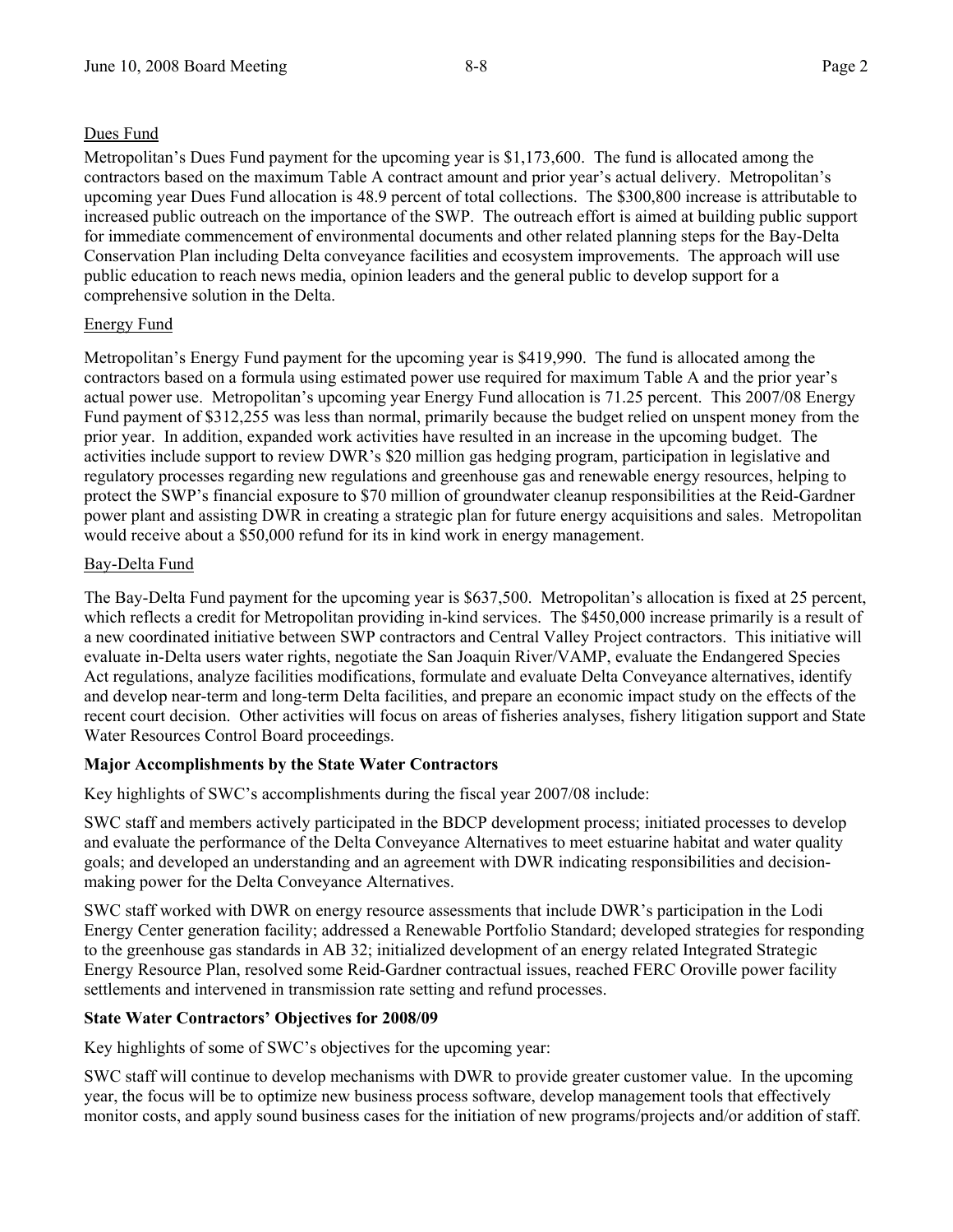SWC staff will continue to advance Bay-Delta improvements, including working with DWR and other agencies to complete the Delta Risk Management Study, participate in developing the multi-species conservation plan for the Bay-Delta, and develop near-and long term solutions for the Bay-Delta.

SWC staff and consultants will interface with DWR developing policies and procurements related to carbon neutrality and renewable resources, acquiring new long-term power resources, assessing adequacy of the ongoing gas-hedging program, defending DWR's Reid-Gardner position, and developing a Integrated Strategic Energy Resource Plan, which will lay out long-term power sales and procurement strategy for the SWP.

A comprehensive listing of SWC's accomplishments for FY 2007/08 and objectives for FY 2008/09 are in **Attachment 2**.

## **Policy**

Metropolitan Water District Administrative Code Sections 11202 and 11203: Payment of Dues and Participation in Projects or Programs Serving District Purposes. This item is subject to a two-thirds vote requirement.

By Minute Item No. 47134, the Board, at its June 12, 2007 meeting, adopted the CEQA determination and authorized the General Manager to make payment of \$1,327,555 to the State Water Contractors, Inc.

## **California Environmental Quality Act (CEQA)**

CEQA determination for Options #1 and #2:

The proposed action is not defined as a project under CEQA because it involves continuing administrative activities, such as general policy and procedure making (Section 15378(b)(2) of the State CEQA Guidelines). In addition, the proposed action is not subject to CEQA because it involves other government fiscal activities, which do not involve any commitment to any specific project, which may result in a potentially significant physical impact on the environment (Section 15378(b)(4) of the State CEQA Guidelines).

The CEQA determination is: Determine that the proposed action is not subject to CEQA pursuant to Sections 15378(b)(2) and 15378(b)(4) of the State CEQA Guidelines.

## **Board Options**

#### **Option #1**

Adopt the CEQA determination and, by a two-thirds vote, authorize the General Manager to make payment of \$2,231,090 to the SWC in July 2008.

**Fiscal Impact:** \$2,231,090 from the Operations and Maintenance Fund under the General District Requirement budget. \$1,612,500 has been budgeted in Metropolitan's FY 2008/09 Operations and Maintenance Fund. The remaining balance of \$618,590, which was not budgeted, would come from Metropolitan's contingency funds.

**Business Analysis**: Metropolitan would benefit from the State Water Project Contractors representing positions with DWR, legislators, regulatory and third-party groups that advance its SWP strategic initiatives.

### **Option #2**

Adopt the CEQA determination and, by a two-thirds vote, authorize the General Manager to make payment to the Dues and Bay–Delta Funds and direct the General Manager to not make payments for the Energy Fund. **Fiscal Impact:** Less than \$1,811,100 from the Operations and Maintenance Fund under the General District Requirement budget. \$1,612,500 has been budgeted in Metropolitan's FY 2008/09 Operations and Maintenance Fund. The remaining balance of \$198,600, which was not budgeted, would come from Metropolitan's contingency funds.

**Business Analysis:** Metropolitan would be significantly less able to effectively influence DWR developing a cost-effective energy portfolio. Metropolitan's annual SWP energy cost is about \$250 million representing about three quarters of all SWP energy cost. Other contractors would then gain influence over DWR actions.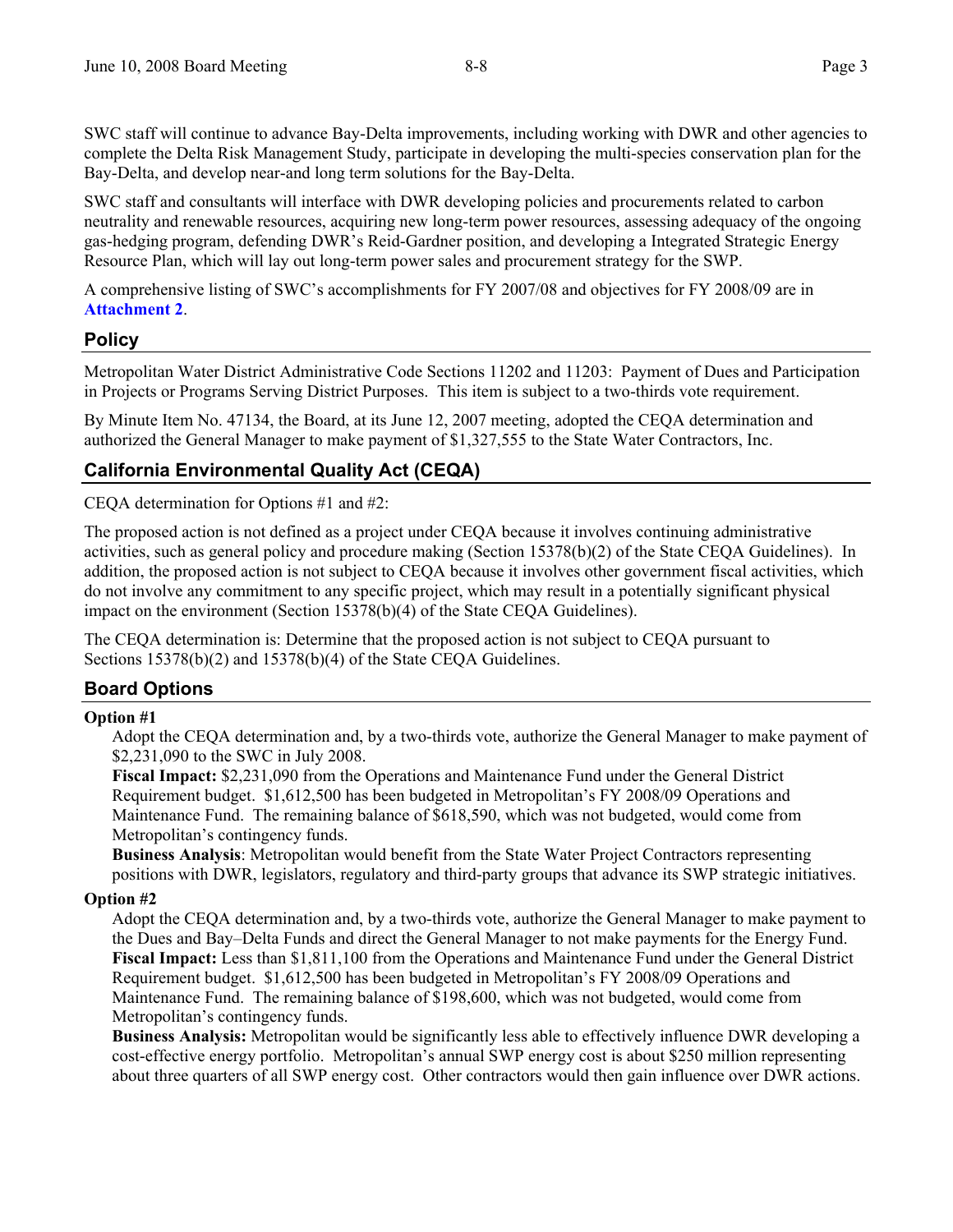Option #1

5/27/2008 *Stephen N. Arakawa Date* 

*Manager, Water Resource Management* 

5/28/2008 *Jeffrey Kig* G**e**lh**e**ral Mana *Date* 

**Attachment 1 – Detailed Report** 

## **Attachment 2 – Accomplishments of the State Water Contractors**

BLA #5936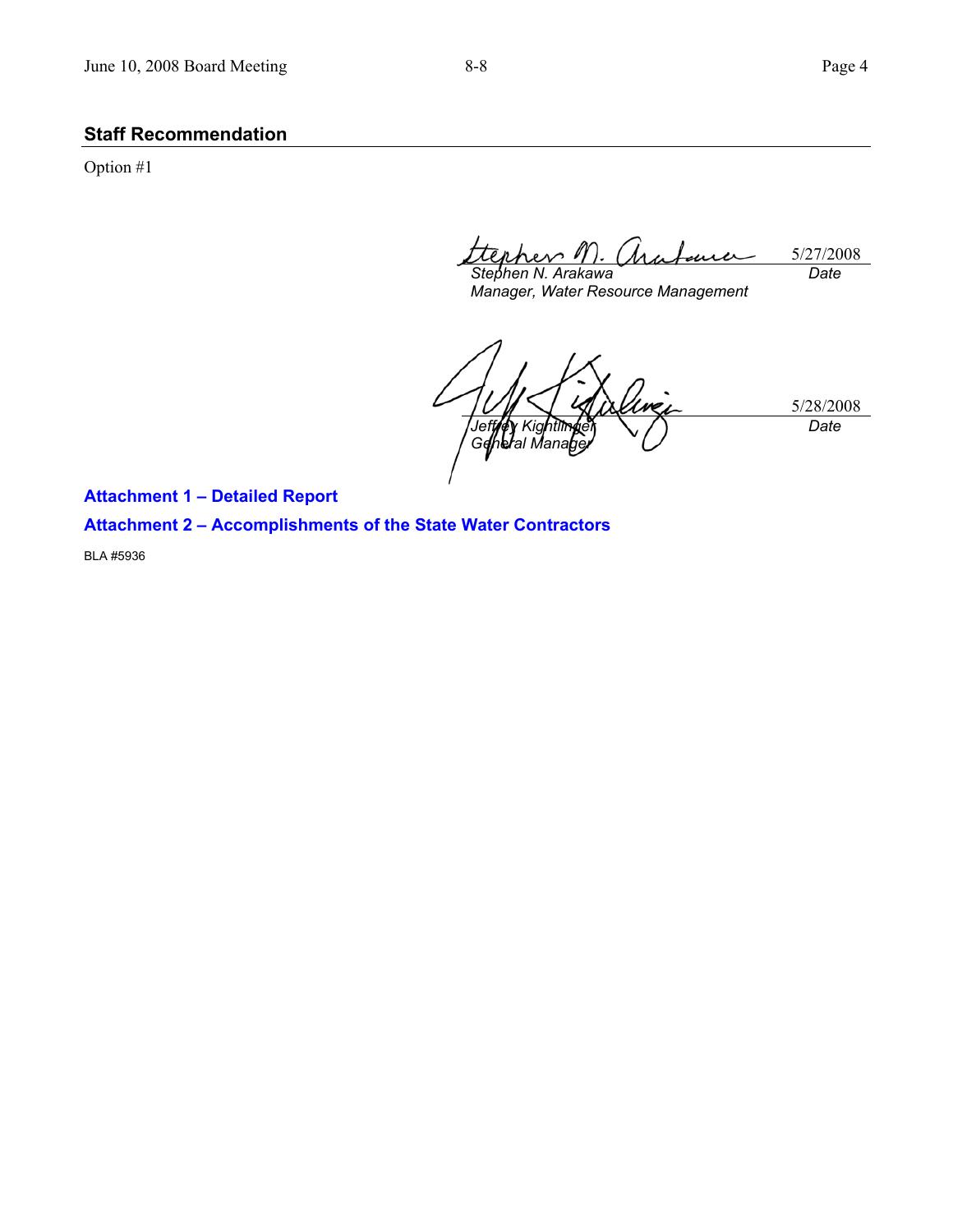### **Detailed Report**

### **Introduction**

The SWC was formed in 1982 under the Nonprofit Mutual Benefit Corporation Law to advance the common interests of the water supply agencies who have contracts for State Water Project (SWP) water supply. Advocacy roles include: reviewing and/or entering into litigation; and presenting the views to legislative and administrative agencies, to the general public, and to other interested groups. In addition, SWC undertakes and provides support for technical studies.

The SWC staff maintains active relationships with the California Department of Water Resources (DWR). DWR is a more effective advocate for addressing the challenges facing the SWP with its contractors' involvement. Metropolitan's staff participates in the SWC board and SWC committees to craft positions and strategies, and participates in litigation support and settlement negotiations. Additionally, the SWC provides Metropolitan a valuable forum to learn of and influence proposals submitted by other contractors before they are presented to DWR, regulatory agencies and other decision makers affecting our SWP benefits.

Metropolitan's membership in the SWC advances Metropolitan's State Water Project strategic initiatives. Metropolitan received an invoice from SWC totaling \$2,231,090 to fund Metropolitan's share of the SWC activities for FY 2008/09. This report begins with **Section A** describing the SWC's organization, budgeting process and Metropolitan's participation. **Section B** discusses the current budget and Metropolitan's share of the dues. **Sections C, D and E,** respectively, provides background and budget information for the SWC Dues, Energy Funds and Bay-Delta Fund.

### **Section A – SWC and Metropolitan Participation**

The SWC has a full-time staff of eight consisting of a general manager, six professional specialists and one office administrator. The SWC relies on specialized technical consultants and legal counsel services as needs arise. Each year, Metropolitan staff reviews the SWC prior year's actual costs and budget, and the next year's proposed budget for reasonableness and appropriateness. Metropolitan's SWC representative is Stephen N. Arakawa.

Metropolitan staff participates in the SWC committees to advance its interests. Metropolitan's participation includes crafting positions and strategies to be presented to DWR and others; participating in litigation support and settlement negotiations; resolving issues among the contractors, exchanging ideas and concerns, selecting consultants and guiding their work.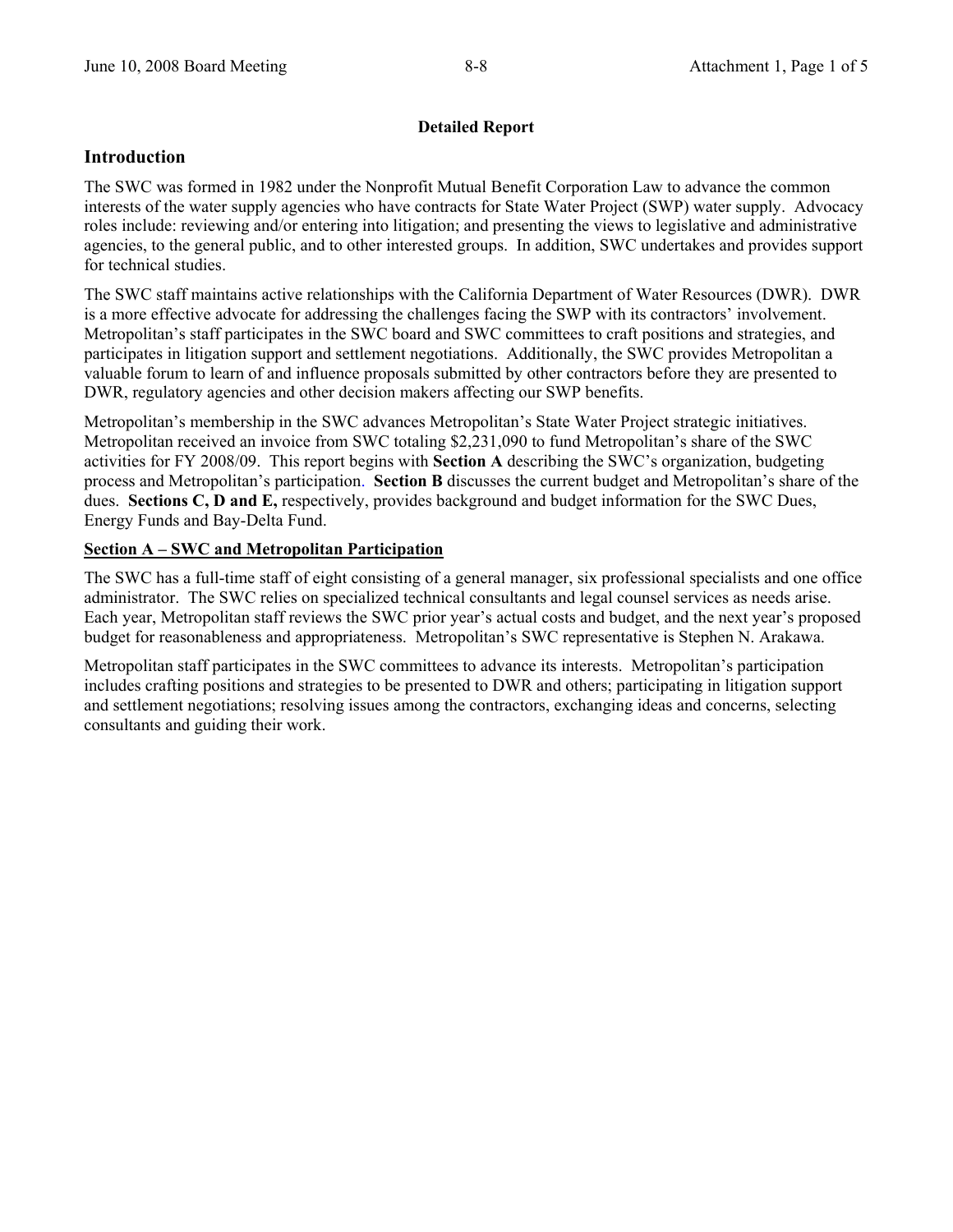#### **Section B – SWC Budget Summary and Metropolitan's Allocation**

The SWC's combined budgets for the FY 2008/09 total is \$5,388,000, a 36 percent increase from the previous fiscal year. As listed in the table below, the costs collected from members will be \$5.75 million. A "beneficiaries pay" approach is used to allocate payments among SWC's members. The resulting allocation of \$2,231,090 to Metropolitan for FY 2008/09 represents a 73 percent increase from last year.

| <b>SWC</b><br><b>Expense &amp; Revenue</b> | <b>Dues</b><br><b>Fund</b> | <b>Energy</b><br><b>Fund</b> | <b>Bay-Delta</b><br><b>Fund</b> | Total<br><b>All Funds</b> |
|--------------------------------------------|----------------------------|------------------------------|---------------------------------|---------------------------|
| Expenses (Budget)<br>FY 2008 - 2009        | \$2,577,000                | \$861,000                    | \$1,950,000                     | \$5,388,000               |
| Revenues (Allocations)<br>FY 2008 - 2009   | \$2,400,000                | \$800,000                    | \$2,550,000                     | \$5,750,000               |

#### **Summary of State Water Contractors FY 2008/09 Budgets, Dues and Metropolitan's Share**

| <b>SWC</b><br><b>Budget Component</b>   | FY 2008/09<br><b>Budget</b> | <b>Reserve</b><br><b>Adjustment</b> | <b>Cost Allocated</b><br><b>To Members</b> | <b>Metropolitan Share</b> |             |
|-----------------------------------------|-----------------------------|-------------------------------------|--------------------------------------------|---------------------------|-------------|
| Dues Fund $(1)$                         | \$2,577,000                 | (177,000)                           | \$2,400,000                                | 48.90%                    | \$1,173,600 |
| Energy Fund <sup><math>(1)</math></sup> | 861,000                     | (61,000)                            | 800,000                                    | 71.25%                    | 419,990     |
| Bay-Delta Fund <sup>(1)</sup>           | 1,950,000                   | 600,000                             | 2,550,000                                  | 25.00%                    | 637,500     |
| Total                                   | \$5,388,000                 |                                     | \$3,200,000                                |                           | \$2,231,090 |

 $(1)$  Budgets are shown on the following sheets.

Metropolitan's costs are summarized below:

- Dues Fund. The SWC's general operating expenses are funded through the Dues Fund. The fund is allocated among the contractors based on the maximum Table A amount and prior year's actual delivery.
- Energy Fund. Energy Fund includes the direct and indirect costs for SWC staff working on energy issues, energy consultants and other costs related to energy. The fund is allocated among the contractors based on power use for maximum Table A delivery and prior year's actual power use.
- Bay-Delta Fund. Bay-Delta funding supports activities implementation of the actions identified in the CALFED Record of Decision, including efforts to increase the Banks Pumping Plant capacity to 8,500 cfs; implementation of in Delta and San Joaquin River water quality improvement projects; and development of an emergency response strategy in the event of levee failures. The 25 percent share remains unchanged from last year, which is in recognition of Metropolitan providing in-kind service contributions.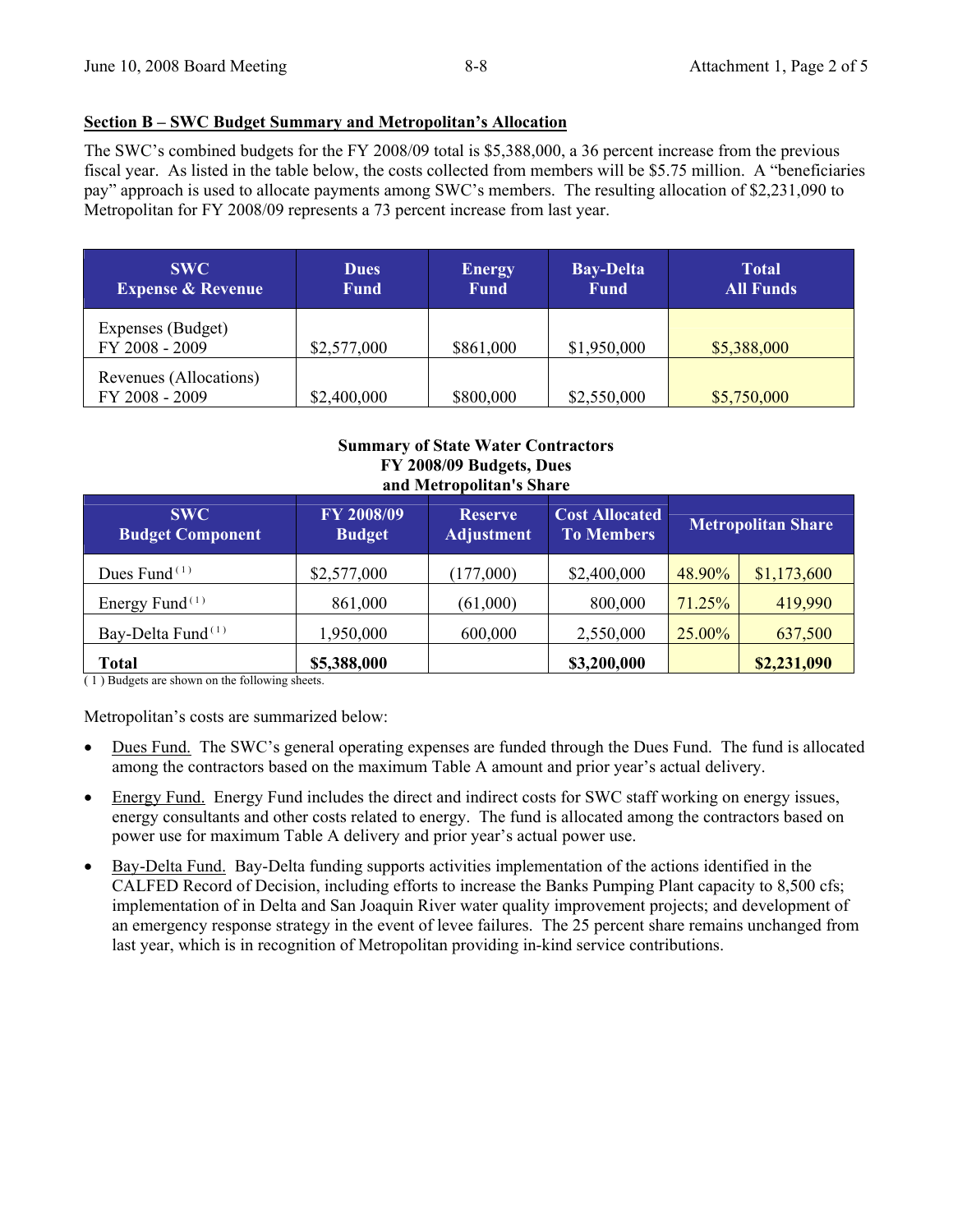#### **Section C – Dues Fund**

The Dues Fund provides basic funding for the SWC activities; energy and Bay-Delta activities are excluded. Basic funding includes general operating expenses and support activities such as promoting cost-effective business practices, ensuring sufficient infrastructure reliability, and ensuring accurate and reasonable water supply costs. The Dues Fund allocations are based partially on prior year's water use and partially on Maximum Table A amounts.

The Dues Fund budget total for FY 2008/09 is \$2,577,000 and is shown on the following Table. Some of the activities the Dues Fund will fund are the Monterey Settlement Legal activities, and half of the FERC relicensing cost will be funded by the Dues Fund and the other half by the Energy Fund. Budget increase for an expanded outreach effort to support a higher level of effort in two areas: coalition building and development of comprehensive position papers for use in public education. Current staff level, salaries and benefits would be the same as the previous fiscal year.

### **State Water Contractors FY 2008/09 Adopted Dues Fund Budget**

|                                   | FY 2005/06    | FY 2006/07    | FY 2007/08      |             | FY 2008/09     |
|-----------------------------------|---------------|---------------|-----------------|-------------|----------------|
|                                   | <b>Actual</b> | <b>Actual</b> | <b>Approved</b> | Projected   | <b>Adopted</b> |
| <b>CONSULTANT SERVICES</b>        |               |               |                 |             |                |
| <b>Business Processes</b>         | \$74,658      | \$17,025      | \$0             | \$0         | \$0            |
| Delta Ops Contingency Planning    |               |               |                 |             |                |
| <b>FERC Relicensing</b>           | 386,412       | 203,078       | 250,000         | 200,000     | 250,000        |
| Financial                         | 39,327        | 23,744        | 30,000          | 30,000      | 30,000         |
| Miscellaneous                     | 5,616         |               | 70,000          |             |                |
| Monterey Settlement Legal         | 54,500        | 29,979        | 100,000         | 100,000     | 100,000        |
| Operations & Maintenance          | 9,223         | 6,688         | 10,000          | 35,000      | 35,000         |
| Public Information                | 24,775        | 12,987        | 40,000          |             |                |
| <b>SWP Public Outreach</b>        | 193,000       | 209,601       | 225,000         | 325,000     | 600,000        |
| <b>Water Operations</b>           | 13,900        | 31,606        | 20,000          | 20,000      | 20,000         |
| Legal Consulting ( $B B & K$ )    |               |               | 20,000          | 20,000      | 20,000         |
| Davis Dolwig Act                  |               | 29,169        |                 | 500         |                |
| <b>Financial Legal Consulting</b> |               | 0             | $\theta$        | 25,000      | 100,000        |
| <b>OFFICE EXPENSES</b>            |               |               |                 |             |                |
| Rent                              | 83,592        | 190,710       | 130,000         | 139,400     | 130,000        |
| Other Office Expenses             | 41,571        | 45,786        | 47,000          | 52,199      | 8,000          |
| <b>EMPLOYEE EXPENSES</b>          |               |               |                 |             |                |
| <b>Salaries</b>                   | 684,879       | 755,900       | 790,000         | 727,000     | 790,000        |
| Benefits                          | 397,037       | 265,309       | 332,000         | 325,100     | 322,000        |
| <b>OTHER EXPENSES</b>             |               |               |                 |             |                |
| Travel & Meetings                 | 92,983        | 61,448        | 80,000          | 54,900      | 60,000         |
| Other Expenses                    | 64,766        | 84,842        | 76,000          | 53,500      | 58,000         |
| <b>TOTAL EXPENSES</b>             | \$2,066,239   | \$1,967,872   | \$2,220,000     | \$2,107,600 | \$2,577,000    |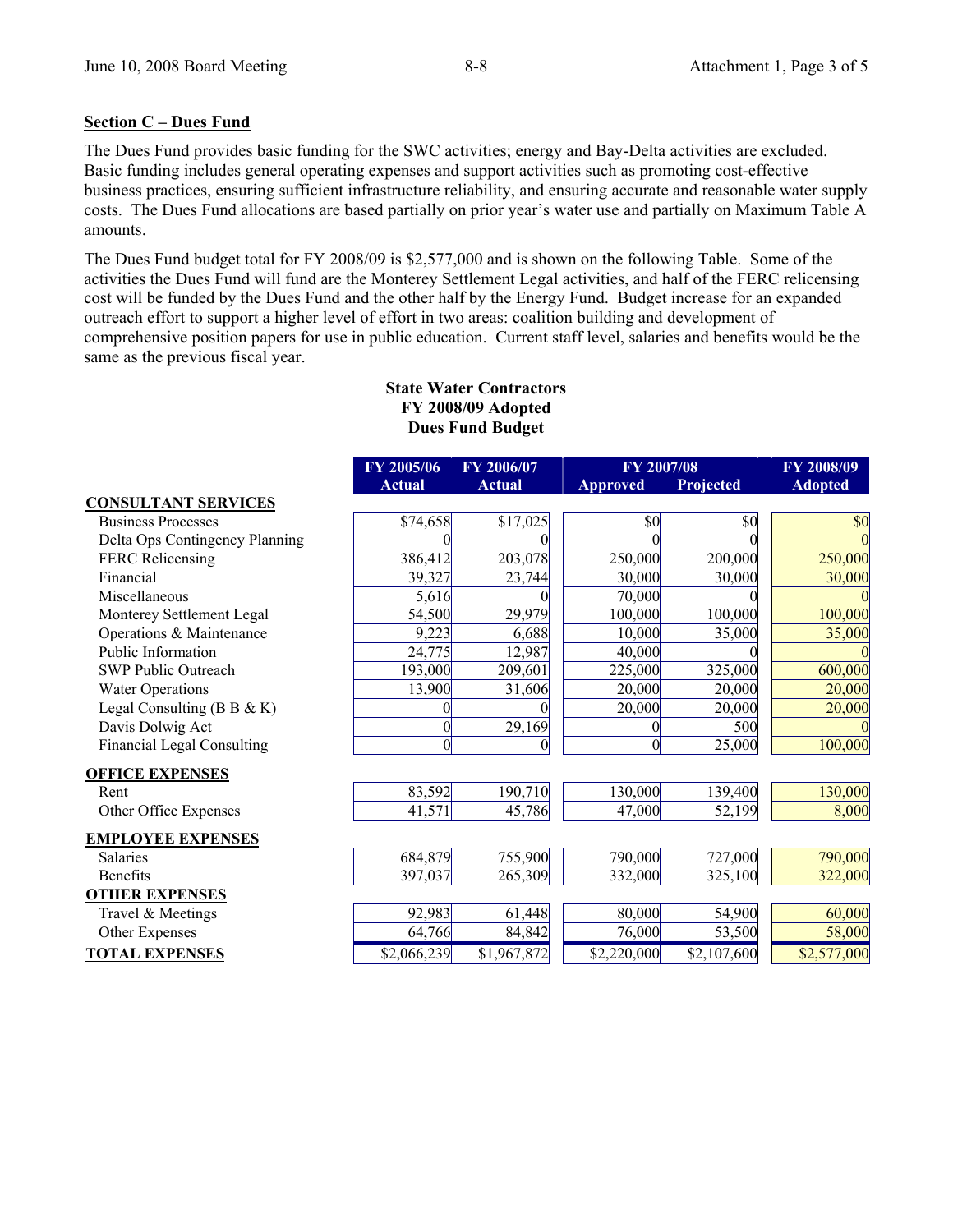### **Section D – Energy Fund**

Energy Fund includes the direct and indirect costs for SWC staff working on energy issues, energy consultants and other costs related to energy. Activities include working with SWP energy management and staff at both the strategic and technical levels in developing and implementing energy strategies and resolving issues in close coordination with SWC staff, SWC consultants, SWC agency representatives and the SWP. Half of the cost related to FERC-Relicensing cost is included in the Energy Fund. The allocation for the Energy Fund is based partially on annual energy usage for water deliveries and partially on the energy required to convey Maximum Table A amounts. The reimbursement of in-kind consulting services from SWC to Metropolitan is budgeted at \$50,000 for FY 2008/09. The projected expenditure from the previous year and the FY 2008/09 adopted budget for Energy Fund is shown below.

**State Water Contractors** 

| FY 2008/09 Adopted<br><b>Energy Funds Budget</b> |               |               |                 |                  |                |  |  |
|--------------------------------------------------|---------------|---------------|-----------------|------------------|----------------|--|--|
| FY 2008/09 Proposed<br>Dollars (\$)              |               |               |                 |                  |                |  |  |
|                                                  | FY 2005/06    | FY 2006/07    |                 | FY 2007/08       | FY 2008/09     |  |  |
|                                                  | <b>Actual</b> | <b>Actual</b> | <b>Approved</b> | <b>Projected</b> | <b>Adopted</b> |  |  |
| <b>CONSULTANT SERVICES</b>                       |               |               |                 |                  |                |  |  |
| <b>FERC</b> Relicensing                          | 392,294       | 203,078       | 250,000         | 200,000          | 250,000        |  |  |
| <b>FERC</b> Intervention                         | 2,123         | 63,009        | 30,000          | 45,000           | 30,000         |  |  |
| <b>Energy Resources</b>                          | 131,210       | 62,890        | 260,000         | 254,000          | 405,000        |  |  |
| <b>EMPLOYEE EXPENSES</b>                         |               |               |                 |                  |                |  |  |
| <b>Salaries</b>                                  | 113,385       | 118,564       | 120,000         | 125,000          | 125,000        |  |  |
| <b>Benefits</b>                                  | 8,177         | 31,514        | 45,000          | 38,000           | 44,000         |  |  |
| <b>OTHER EXPENSES</b>                            |               |               |                 |                  |                |  |  |
| Travel & Meetings                                | 10,229        | 1,527         | 5,000           | 2,000            | 5,000          |  |  |
| Auto Allowance & Parking                         | 1,488         | 1,797         | 2,000           | 2,000            | 2,000          |  |  |
| Miscellaneous                                    | 1,600         | 1,527         | $\Omega$        | 2,000            | $\Omega$       |  |  |
| <b>TOTAL EXPENSES</b>                            | \$660,506     | \$483,905     | \$712,000       | \$668,000        | \$861,000      |  |  |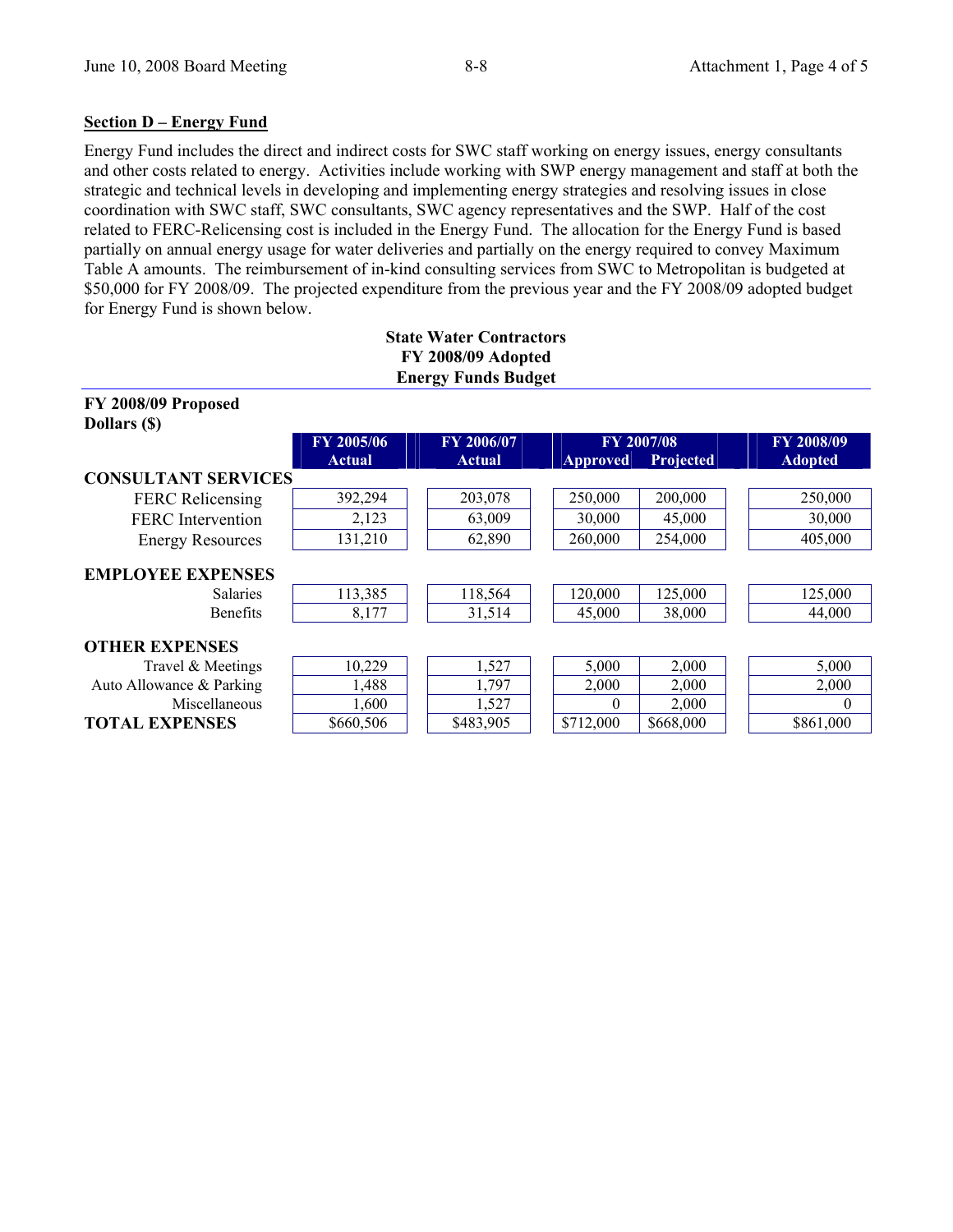#### **Section E – Bay-Delta Fund**

The SWC board of directors initiated the Bay-Delta Fund in 1986 to support the interests of the SWP contractors in the State Water Resources Control Board's (SWRCB) Bay-Delta Hearings. Today, in addition to monitoring SWRCB process, the Bay-Delta Fund is used to support SWC involvement in Delta fish monitoring, environmental review process and facilities planning process, such as, coordinated activities with the CVP, the BDCP and the Delta Vision. Metropolitan staff's participation is recognized by other contractors and, therefore, receives credit, which reduces Metropolitan's cost. In addition, through staff's efforts, greater influence is achieved.

Annually, the SWC board of directors approves the proposed budget and establishes member dues to pay for Bay-Delta activities. The Bay-Delta Fund expenditures have been adjusted over time to address areas of critical interest to the contractors related to the Delta. Bay-Delta Fund costs are allocated based on Maximum Table A amounts. Metropolitan's in-kind support is recognized in a reduced cost allocation at 25 percent. The FY 2008/09 proposed budget and actual expenditures for previous years are shown below.

|                                     | FY 2005/06    | FY 2006/07       |                  | FY 2007/08       | FY 2008/09       |
|-------------------------------------|---------------|------------------|------------------|------------------|------------------|
|                                     | <b>Actual</b> | <b>Actual</b>    | <b>Approved</b>  | Projected        | <b>Adopted</b>   |
| <b>LEGAL SUPPORT</b>                |               |                  |                  |                  |                  |
| Best, Best & Krieger - Legal        | \$116,725     | \$153,369        | \$80,000         | \$180,000        | \$180,000        |
| <b>ESA Litigation Support</b>       | 2,609         | $\theta$         | 10,000           | $\Omega$         | 10,000           |
| Splittail Litigation                | $\theta$      | $\theta$         | 5,000            | 2,600            | 5,000            |
| Longfin Smelt Litigation            | $\theta$      | $\Omega$         | $\Omega$         | 43,600           | $\Omega$         |
| KMT&G -- Legal                      | 137,083       | 130,142          | 120,000          | 90,000           | 120,000          |
| Public Education (South Delta)      | 30,444        | $\theta$         | $\theta$         | $\theta$         | $\theta$         |
| <b>SWRCB</b> Transcripts            | $\theta$      | 2,823            | $\Omega$         | 3,000            | $\Omega$         |
| <b>SWRI</b>                         | 121,623       | 36,310           | 85,000           | 20,000           | 20,000           |
| <b>FISHERIES SUPPORT</b>            |               |                  |                  |                  |                  |
| Jim Buell -- Fish Screens           | $\theta$      | $\mathbf{0}$     | 10,000           | $\theta$         | $\theta$         |
| <b>Bill Bennett</b>                 | 62,774        | $\Omega$         | $\Omega$         | $\Omega$         | $\overline{0}$   |
| Chuck Hanson – Fisheries            | 50,681        | 76,406           | 100,000          | 100,000          | 100,000          |
| Chuck Hanson - Smelt Special Survey | 39,545        | 31,808           | $\Omega$         | $\theta$         | $\mathbf{0}$     |
| Science Review/OCAP Input           | 29,392        | 1,070            | 75,000           | $\theta$         | $\theta$         |
| <b>OTHER EXPENSES</b>               |               |                  |                  |                  |                  |
| San Joaquin Agreement               | 74,714        | 83,823           | 75,000           | 145,000          | 145,000          |
| Delta Conveyance Studies            | $\theta$      | 49,945           | $\theta$         | 75,000           | 75,000           |
| Bay Delta Policy Advice             | $\mathbf{0}$  | $\theta$         | $\boldsymbol{0}$ | 120,000          | 120,000          |
| Bay Water Delivery System           | $\theta$      | 49,950           | $\boldsymbol{0}$ | $\theta$         | $\mathbf{0}$     |
| Bay Delta Conservation Plan         | $\theta$      | 26,174           | $\Omega$         | $\boldsymbol{0}$ | $\mathbf{0}$     |
| Contingency Reserve                 | $\mathbf{0}$  | 5,000            | 100,000          | $\boldsymbol{0}$ | $\boldsymbol{0}$ |
| Miscellaneous                       | $\theta$      | 130              | $\Omega$         | $\theta$         | $\theta$         |
| <b>SWP/CVP COORDINATED BUDGET</b>   |               |                  |                  |                  |                  |
| Other Stressor                      | $\theta$      | $\theta$         | $\theta$         | 110,000          | 325,000          |
| <b>Fisheries</b>                    | $\theta$      | $\theta$         | $\theta$         | 135,000          | 400,000          |
| <b>Operations Facilities</b>        | $\mathbf{0}$  | $\boldsymbol{0}$ | $\boldsymbol{0}$ | 95,000           | 275,000          |
| Economic/Technical Evaluation       | $\mathbf{0}$  | $\theta$         | $\theta$         | 60,000           | 175,000          |
|                                     |               |                  |                  |                  |                  |
| <b>TOTAL EXPENSES</b>               | \$662,588     | \$646,950        | \$660,000        | \$1,176,200      | \$1,950,000      |

#### **State Water Contractors FY 2008/09 Adopted Bay-Delta Funds Budget**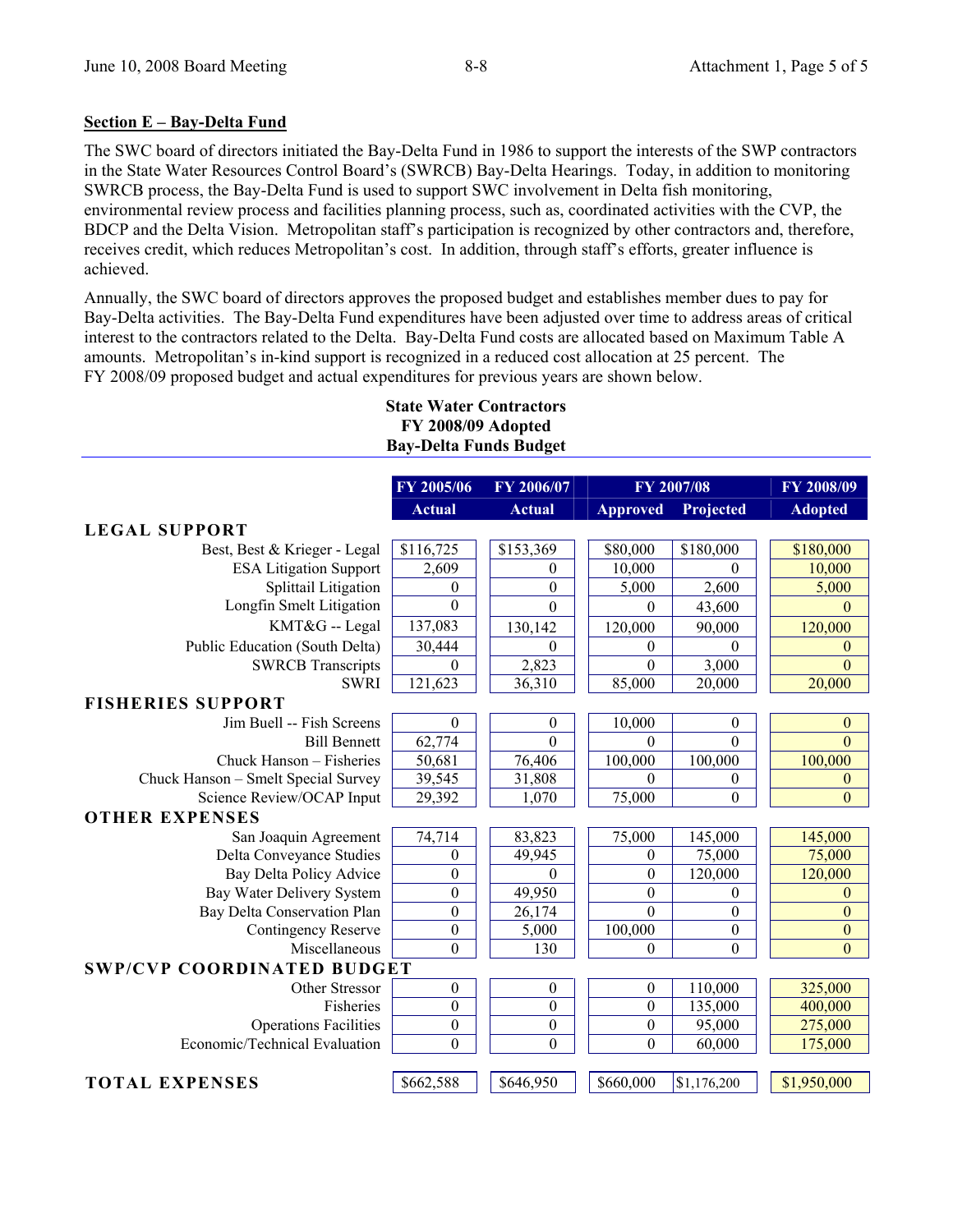## **Accomplishments of the State Water Contractors**

Significant recent accomplishments include:

#### **Monterey Amendment**

• DWR completed the draft Monterey Plus EIR in October 2007. The SWC commented on the EIR in January 2008 and are continuing to coordinate with DWR to complete the final EIR. DWR is currently preparing a revised EIR that responds to comments received.

### **Delta Regulatory Issues**

- The SWC staff and members have been active participants in the Bay-Delta Conservation Plan. In March 2008, DWR initiated the public scoping process for the Bay-Delta Conservation Plan and the related Delta Conveyance Alternatives.
- SWC efforts were coordinated with San Luis Delta Mendota Water Authority to identify means to minimize water supply impacts and identify alternatives to reduced water supply. This effort included water transfers proposals from the Sacramento Valley. A major focus of this effort was an approach to relate fisheries management measures to distribution of smelt, which was not applied in 2008 but could be a useful tool in the biological opinion and in future years.

### **Delta Conveyance and Water Supply Reliability**

- SWC staff and members have initiated processes to develop and evaluate the performance of alternative Delta conveyance alternatives to meet various goals including estuarine habitat and water quality. An SWC consultant prepared a cost estimate of a Delta Conveyance alternative to provide input into the overall evaluation.
- SWC staff and members have also initiated processes to develop an understanding and agreement with DWR indicating responsibilities and decision-making power for the Delta Conveyance Alternatives and to develop financing alternatives to fund initial planning costs, which are currently estimated between \$128 and \$140 million.
- Metropolitan worked with SWC members and staff in identifying approaches to assure water supply reliability in the Delta with the existing conveyance configuration.

### **Oroville FERC Relicensing**

- The SWC participated in DWR's ongoing efforts to relicense Oroville power facilities with FERC. The SWC has worked to support DWR's settlement agreements on the new license through coordination with DWR, Oroville-area partners and resource management agencies. The SWC submitted comments on the Draft Environmental Impact Report, responded to issues in the Final Environmental Impact Statement raised by Butte County, supported FERC staff dismissal of socioeconomic and PILOT issues in other ongoing relicensing, and proposed water temperature objectives for South Feather Water and Power Agency.
- The SWC has also coordinated with DWR and members on issues related to the Settlement Agreement cost allocation between SWP and the General Fund responsibilities.
- The SWC participated as a non-voting member of the Supplemental Benefits Fund Steering Committee and ORAC.

### **SWP Energy Management**

• Assessment of long-term power and transmission options: The SWC staff coordinated with DWR on resource assessments including DWR's potential participation in the Lodi Energy Center and the Pastoria generation facility. Staff also coordinated with DWR on developing a Renewable Portfolio Standard, strategies for responding to the greenhouse gas standards in AB 32, completing transmission interconnection studies and the initial work in developing an Integrated Resource Plan and tracked DWR's development and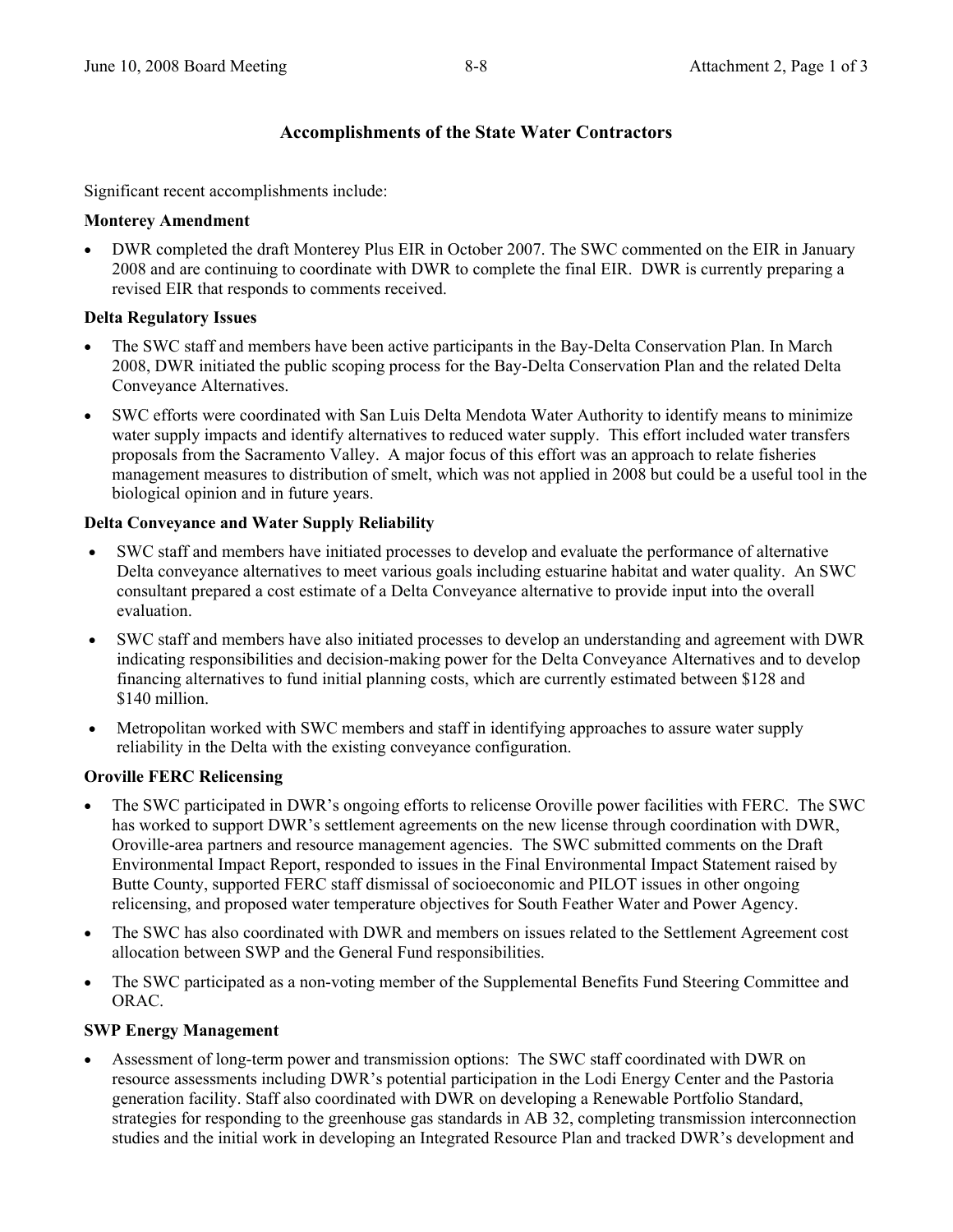implementation of its resource adequacy standard. SWC staff also undertook a review of pumping data to investigate if 2006 pump forced outages rates were within or outside of expected ranges.

- Risk Management Implementation: The SWC staff continued to interface with DWR at a technical level through the monthly Power Planning Meeting. A review of DWR's natural gas hedging program via a contract with Enterprise Risk Consulting was also initiated. SWC staff also monitored DWR's dispute with Nevada Power Company regarding Reid Gardner capital improvement budget responsibilities over the remaining term of the Participation Agreement and coordinated with DWR on their procurement of Congestion Revenue Rights and local resource adequacy reserves.
- Monthly Energy Invoicing: SWC staff actively participated in the development of the 2009 SOC assumptions, the 2008 initial invoicing rate, and monitor the 2008 invoicing and underlying mill rate. SWC staff also developed a graphic presentation for the SWC Board package that, monthly, tracks the projected, actual and invoicing mill rates.
- Defend SWP Against Energy Litigation: SWC staff and consultants worked with the Legal Committee to ensure adequate legal representation on Reid Gardner contract issues as DWR's participation ramps down to the end of the contract period in 2013. Staff also coordinated with DWR in looking at issues in PG&E's existing transmission contract and Federal Energy Regulatory Commission rate proceeding and coordinated with the Legal Committee and DWR in reacting to issues in proposed legislation including SB 1761.

### **Protection of Rate Management Credit (RMC)**

• The SWC staff worked with DWR through the Audit-Finance Committee to quantify cash available to Metropolitan and other contractors and to develop management measures to increase available funds.

### **Water Quality**

- The SWC staff participated in and planned for SWRCB workshops to discuss new information including South Delta salinity conditions, the Pelagic Organism Decline, Climate Change, and San Joaquin River flows. Staff also coordinated participation in SWRCB Delta Strategic Plan development, a workgroup to identify and analyze impact of other stressors on the Pelagic Organism Decline and participated in an analysis of water rights of in-Delta diverters.
- The SWC staff participated in State Water Resource Control Board workshops on South Delta salinity and San Joaquin River flow and planning workshops for the Frank's Tract pilot project.
- The SWC staff managed CEQA litigation by the SWC, Metropolitan and several SWC member agencies against the Sacramento Regional County Sanitation District wastewater treatment plant expansion project through budget maintenance, litigation review, and modeling effort review. The court ruled in favor of SWC, however, SRCSD is expected to appeal the case. In addition to the litigation, relief is being sought through the Regional Water Quality Control Board (Regional Board) National Pollutant Discharge Elimination System (NPDES) permit renewal process. The NPDES renewal process began in spring of 2007 is expected to continue through the summer of 2008, requiring preparation of materials for and attendance at applicable Regional Board meetings.

#### **DWR Business Processes**

• The SWC committed staff to directly work with DWR staff and managers on the development of SWP-related business reports.

### **FY 2008/09 Objectives of the State Water Contractors**

Key objectives of the SWC for FY 2008/09 include:

### **Operate the State Water Project as a Business**

• The SWC staff will continue to develop mechanisms with DWR to provide greater customer value. The SWC views managing and operating the SWP as a business as a top priority for the DWR director. A new Business Committee has been formed to serve as a regular forum for SWC Staff, SWC Directors, and DWR Executives to review progress on SWP business issues as well as areas that need attention. In the upcoming year, focus